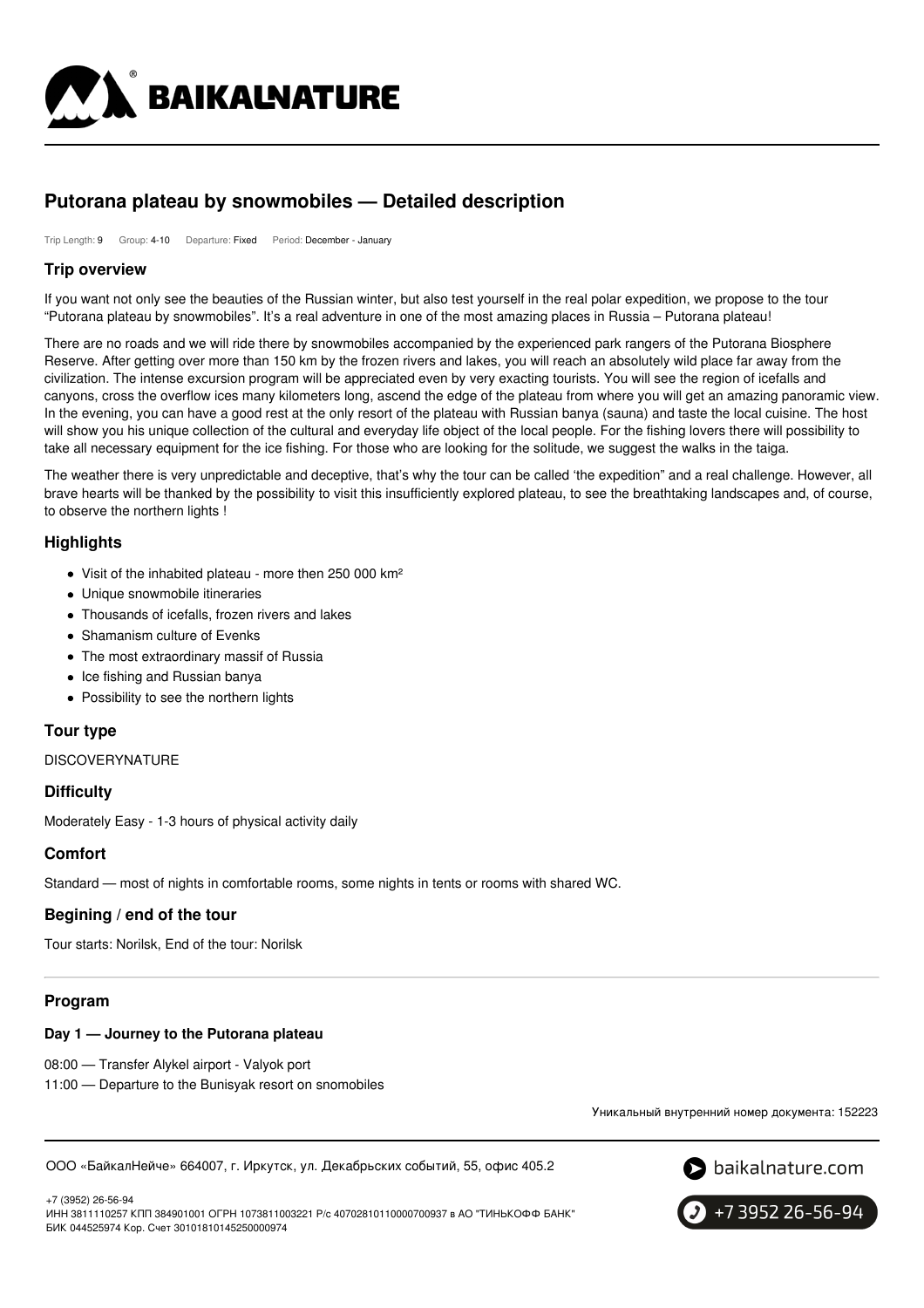

- 13:00 Lunch (picnic en route)
- 17:00 Arrival and accommodation at the resort
- 19:00 Dinner
- 20:00 Russian banya (Not included)
	- Overnight at the resort

Hotels: Accommodation at the resort "Bunisyak", Room for 3-4 persons Comfort: Simple comfort accommodation, toilet outdoors, banya

#### **Day 2 — Valley of icefalls**

- 09:00 Breakfast at the resort
- 10:00 Snowmobile excursion to the Hoicy river valley
- 13:00 Lunch (picnic)
- 14:00 Continuation of the excursion
- 17:00 Time at leisure
- 19:00 Dinner
- 20:00 Russian banya (Not included)

#### Overnight at the resort

Hotels: Accommodation at the resort "Bunisyak", Room for 3-4 persons Comfort: Simple comfort accommodation, toilet outdoors, banya

#### **Day 3 — Bunisyak river and ice fishing**

- 09:00 Breakfast
- 10:00 Excursion on the Bunisyak river
- 13:00 Lunch (picnic)
- 14:00 Ice fishing
- 19:00 Dinner

#### Overnight at the resort

Hotels: Accommodation at the resort "Bunisyak", Room for 3-4 persons Comfort: Simple comfort accommodation, toilet outdoors, banya

#### **Day 4 — Ascent to the Putorana plateau**

- 09:00 Breakfast at the resort
- 10:00 Lift to the Putorana plateau on snowmobiles
- 13:00 Lunch (picnic)
- 15:00 Return to the resort and free time
- 17:00 Russian banya
- 19:00 Dinner

#### Overnight at the resort

Hotels: Accommodation at the resort "Bunisyak", Room for 3-4 persons Comfort: Simple comfort accommodation, toilet outdoors, banya

#### **Day 5 — Bucharama river's canyons**

- 09:00 Breakfast
- 10:00 Start of the snowmobile itinerary
- 13:00 Lunch (picnic)
- 17:00 Return to the resort and tile at leisure
- 18:00 Russian banya

Уникальный внутренний номер документа: 152223

ООО «БайкалНейче» 664007, г. Иркутск, ул. Декабрьских событий, 55, офис 405.2



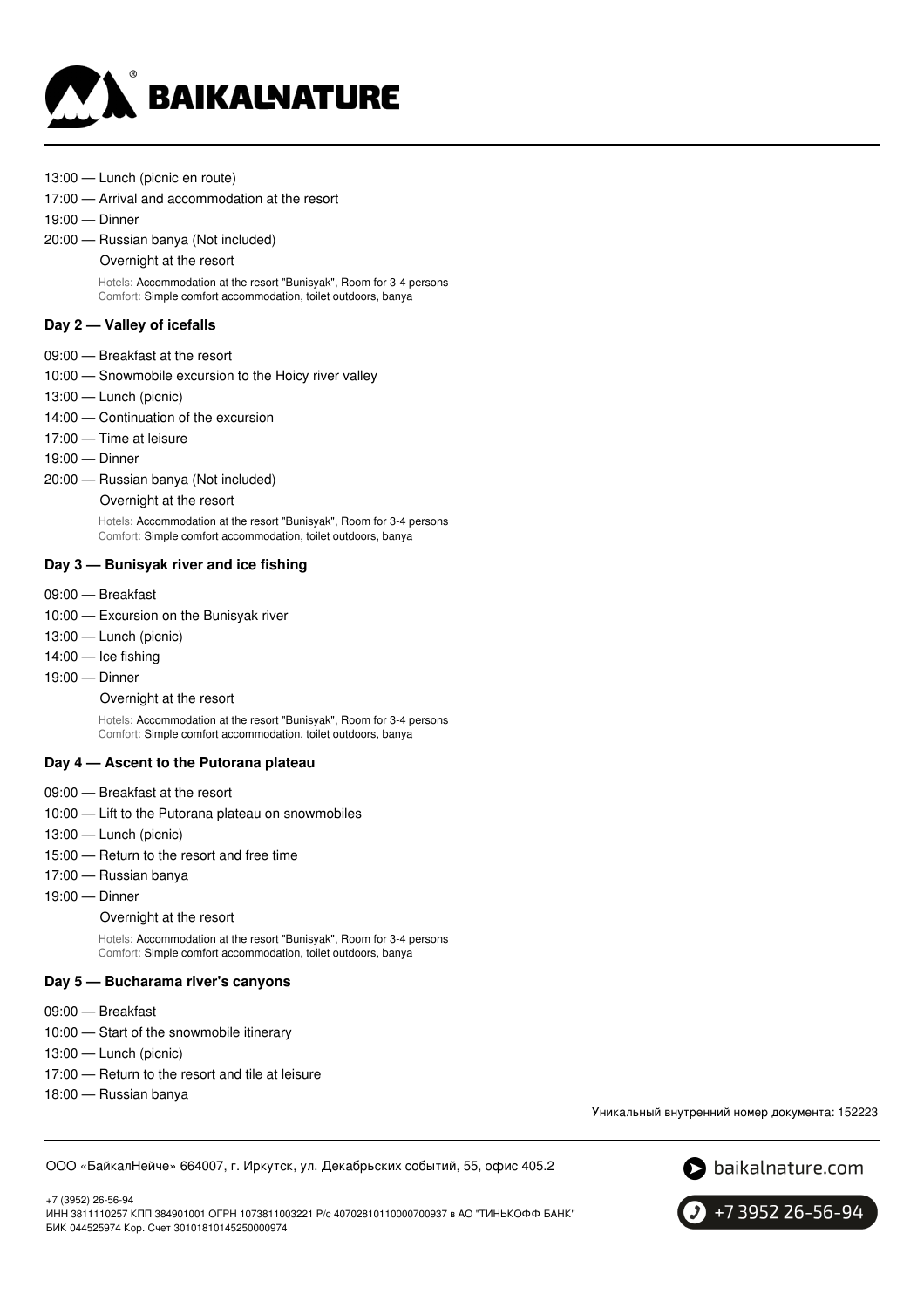

#### 19:00 — Dinner

#### Overnight in the hotel

Hotels: Accommodation in the hotel "Norilsk", Twin room Comfort: Comfortable accommodation, WC and bath / shower in room

#### **Day 6 — Deep stream - Amon-Yuryakh**

- 09:00 Breakfast at the resort
- 10:00 Excursion to the river Amon-Yuryakh
- 13:00 Picnic on open air
- 16:00 Return to the resort
- 19:00 Dinner at the resort
	- Overnight at the resort

Hotels: Accommodation at the resort "Bunisyak", Room for 3-4 persons Comfort: Simple comfort accommodation, toilet outdoors, banya

#### **Day 7 — Return to the city**

- 09:00 Breakfast at the resort
- 10:00 Return to Norilsk by snomobiles
- 13:00 Lunch (picnic)
- 15:00 Arrival and accommodation in the hotel
- 19:00 Dinner in the hotel
	- Overnight at the hotel

Hotels: Accommodation in the hotel "Norilsk", Twin room Comfort: Comfortable accommodation, WC and bath / shower in room

### **Day 8 — Acquaintance with Norilsk city**

- 09:00 Breakfast in the hotel
- 10:00 Walking city tour (Not included)
- 13:00 Lunch in the city's cafe (Not included)
- 14:00 Time at leisure in the city

Overnight in the hotel

Hotels: Accommodation in the hotel "Norilsk", Twin room Comfort: Comfortable accommodation, WC and bath / shower in room

#### **Day 9 — End of the programme**

09:00 — Breakfast in the hotel 11:00 — Transfer to the airport

#### **Departures**

New departures available soon

#### **Note**

ATTENTION! The itinerary of the tour can be changed according to the weather conditions as well as unforeseen events. For the foreign residents it's needed to get a special entry permit. The documents should be filed 3 months before the departure. For this, we need the following documents: - copy of your Russian visa - notarial translation of the passport (all pages) The accommodation at the resort "Bunisyak" can be organized by 1 or 2 persons / snowmobiles rental.

Уникальный внутренний номер документа: 152223

```
ООО «БайкалНейче» 664007, г. Иркутск, ул. Декабрьских событий, 55, офис 405.2
```


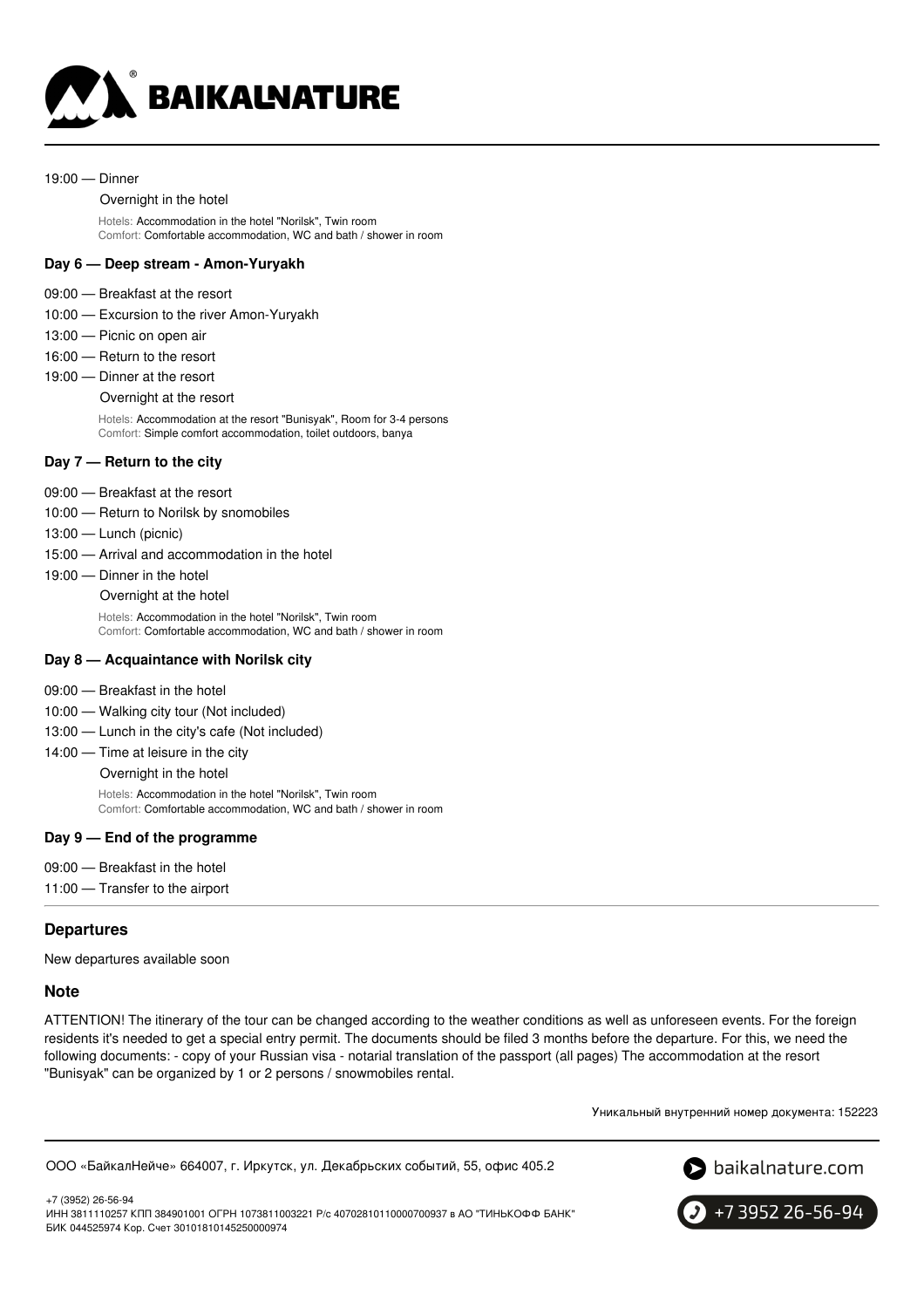

# **What's included**

#### **Price includes**

- Accommodation as per itinerary
- Excursions and visits as per itinerary
- Transfer from airport / railway station on first day
- Transfer to airport / railway station on last day
- Banya
- Letter of invitation
- Russian-speaking quide services
- Meals according to the program

# **Checklist & Equipment**

You will need in Russia in winter:

- to protect yourself from the cold weather;
- to protect yourself from the wind;
- to protect your feet from moisture;
- to protect yourself from the sun's reflection from ice and snow.

Allow the system of "three layers":

- The first layer, called "second skin", determines the performance of the other two layers. It will transport sweat to the next layer and dry quickly to avoid cooling after exercise. Therefore forget the cotton retains moisture in the skin and choose underwear in synthetic fabrics.
- The second layer must keep the heat of the body as long as possible. Warm synthetic or mixed (wool or fleece turtleneck sweater) fabrics, that dry quickly, are preferable.
- The third layer should protect you against wind and moisture. Choose a jacket, long enough, 100% waterproof, preferably with hood.

# **Recommended checklist**

**Sunglasses** Thermal underwear POLARTEC or similar pullover Long sleeve shirts or sweatshirts T-shirts Flip-flops for banya Mountain boots for walking on ice and snow Thick socks Wool gloves and winter cap Bath towel Swimsuit **Binoculars** Ice cleats 1 or 2 thermal lightweight sweater(s) Fleece Balaclava

# **Meals**

If you are a vegetarian or have any particular preferences, please let us know, so we could adapt the menu.

Уникальный внутренний номер документа: 152223

ООО «БайкалНейче» 664007, г. Иркутск, ул. Декабрьских событий, 55, офис 405.2



+7 3952 26-56-94

+7 (3952) 26-56-94 ИНН 3811110257 КПП 384901001 ОГРН 1073811003221 Р/с 40702810110000700937 в АО "ТИНЬКОФФ БАНК" БИК 044525974 Кор. Счет 30101810145250000974

### **Price does not include**

- Personal expenses and tips
- Visa fees and travel insurance
- Airline tickets
- Medical insurance
- Optional activities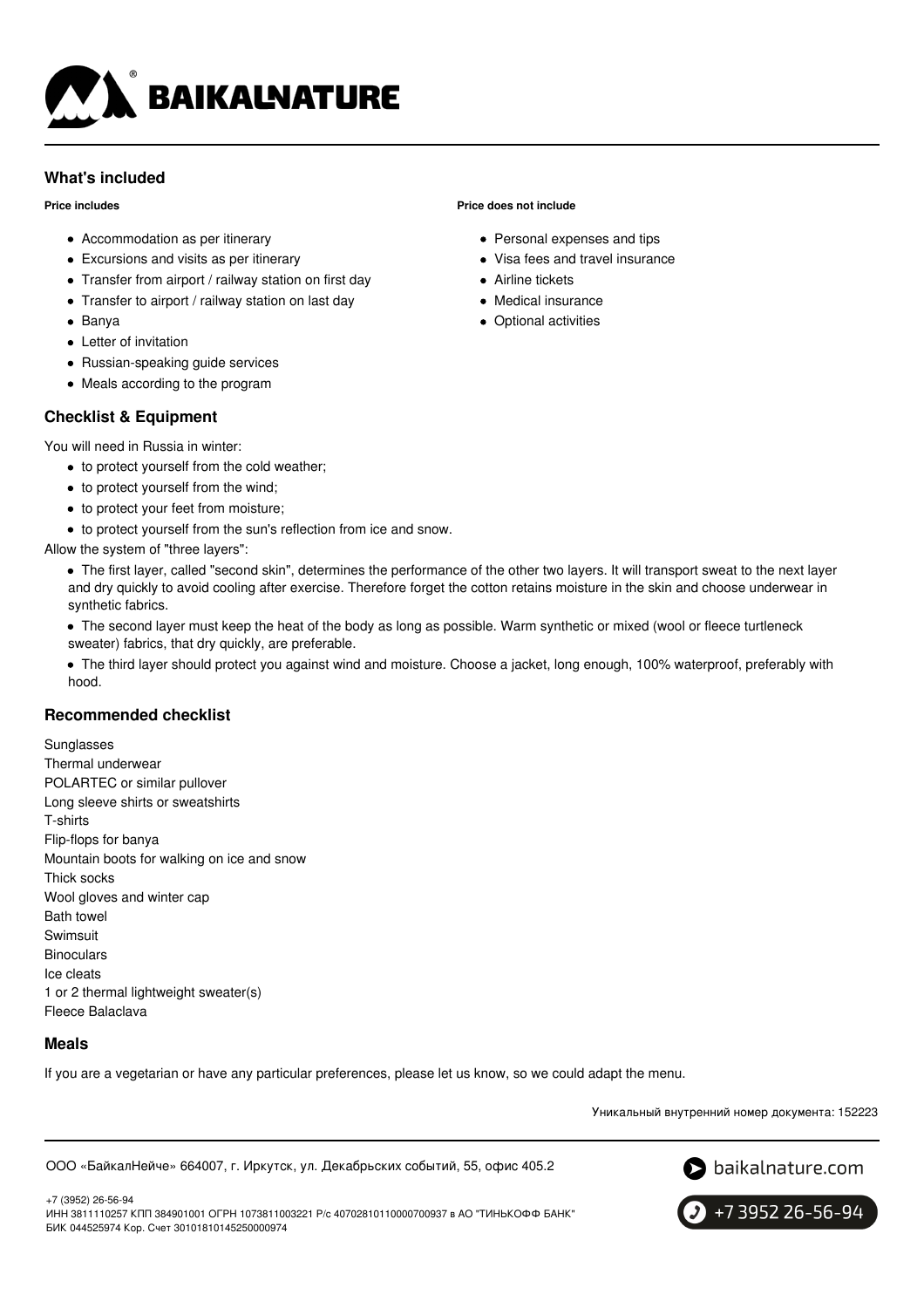

# **Visa**

You need a tourist visa to travel to Russia. It can be issued for a maximum period of 30 days. Your passport has to be valid for at least six months after the expiry date of your visa and to have at least two blank pages.

BaikalNature offers visa support and has created "BaikalNature letter of invitation" package. If you buy a BaikalNature tour, this package is absolutely free; when you buy any other BaikalNature service, you will have to pay for this package. For more information please conact your nearest Russian Embassy or Visa Application Center.

### **Money**

The Russian currency is ruble. In all cities and many large villages of Russia, you can easily withdraw rubles, using a Visa or MasterCard, from ATMs, located in banks, department stores or hotel lobbies, some of them are open 24 hours a day. If you have euros or dollars with you, exchange offices will allow you to change them easily in the cities, seldom in the countryside. However, it can be difficult to exchange traveler's checks, even in cities.

# **Tipping**

All persons who compose the BaikalNature travel team (guides, drivers, cooks, etc.) are paid a decent wage for their services and do not expect any tips from you. So you have no obligation to leave anything. If you really want to express your satisfaction by leaving a gratuity, and if it is in foreign currency, be aware that torn or glued coins and banknotes cannot be exchanged. Anyway, thank you for your tips, left at your discretion in envelopes.

### **Health**

You need to get a health examination before a great trip. Consult your doctor. Get a dental checkup. If you have health problems that could worsen during the trip, make sure you have taken all your medications with you.

Provide a first aid kit that includes among other items:

- aspirin or paracetamol,
- anti-diarrheal pills,
- antiseptic,
- adhesive plaster,
- sterile pads.

If you have individual diseases, make sure you have taken your medications.

# **Medical Form**

You should be physically fit enough for this tour.

# **Emergency Contact**

You can contact BaikalNature by phone: +73952 26 56 94. In addition, your call will be forwarded to your manager, reachable 7/7.

### **Legal Mentions**

Professional Guarantees: BaikalNature LLC (ООО "БайкалНейче"), United Federal Register of Tour Operators number: RTO 009402. Financial Guarantee: "Gaide insurance company" JSC (АО "Страховая компания Гайде"). Insurance contract N 10058/21-49 from October 08, 2021. Amount of coverage: 500 000 RUB. Legal and actual address: BaikalNature LLC 119А Dekabrskikh Sobyti Str., office 13 664007 Irkutsk Russia

# **Cancellation Options**

The cancellation options are:

more than 30 days before departure - 15% of the tour price,

Уникальный внутренний номер документа: 152223

ООО «БайкалНейче» 664007, г. Иркутск, ул. Декабрьских событий, 55, офис 405.2